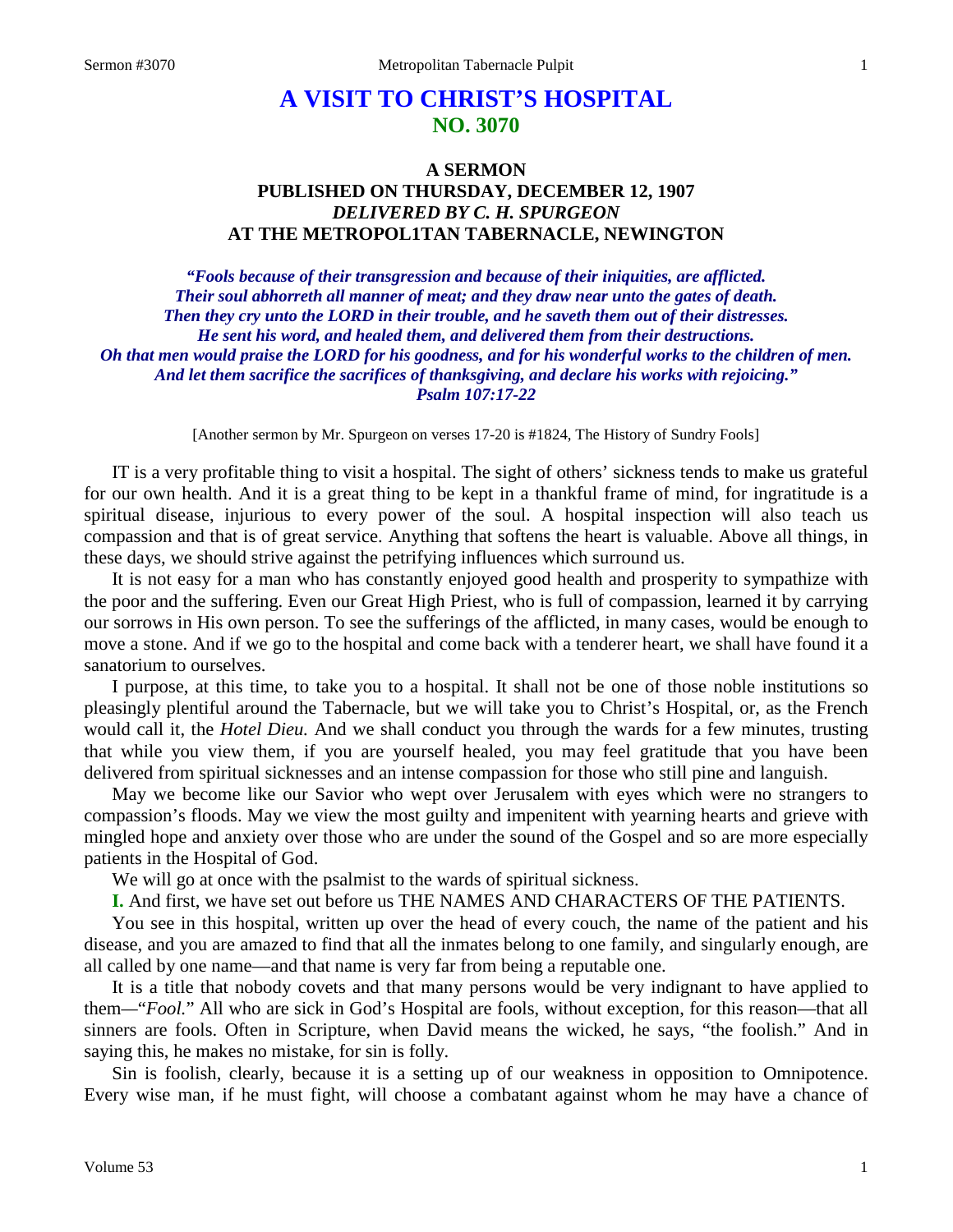success. But he who wars with the Most High commits as gross a folly as when the moth contends with the flame, or the dry grass of the prairie challenges the fire.

There is no hope for you, O sinful man, of becoming a victor in the struggle. How unwise you are to take up the weapons of rebellion! And the folly is aggravated, because the One who is opposed is so infinitely good that opposition to Him is violence to everything that is just, beneficial, and commendable. God is love—shall I resist the infinitely loving One? He scatters blessings—wherefore should I be His foe?

If His commandments were grievous, if His ways were ways of misery, and His paths were paths of woe, I might have some pretense of an excuse for resisting His will. But O my God, so good, so kind, so boundless in grace, 'tis folly, as well as wickedness, to be Your enemy!

> *"To all that's good, averse and blind, But prone to all that's ill, What dreadful darkness veils our mind! How obstinate our will!"*

Besides this, the laws of God are so supremely beneficial to ourselves that we are our own enemies when we rebel. God's laws are danger signals. As sometimes on the ice those who care for human life put up the warning sign, "*Danger*," here and there, and leave the part that is safe for all who choose to traverse it, so God has left us free to enjoy everything that is safe for us and has only forbidden us that which is to our own hurt.

If there be a law which forbids me to put my hand into the fire, it is a pity that I should need such a law, but a thousand pities more if I think that law a hardship. The commands of God do but forbid us to injure ourselves. To keep them is to keep ourselves in holy happiness—to break them is to bring evil of all kinds upon ourselves in soul and body. Why should I violate a law, which if I were perfect, I should myself have made or myself have kept finding it in force? Why need I rebel against that which is never exacting, never oppressive, but always conducive to my own highest welfare?

The sinner is a fool because he is told, in God's Word, that the path of evil will lead to destruction and yet he pursues it with the secret hope that in his case the damage will not be very great. He has been warned that sin is like a cup frothing with a foam of sweetness, but concealing death and hell in its dregs—yet each sinner, as he takes the cup, fascinated by the first drop, believes that to him the poisonous draught will not be fatal.

How many have fondly hoped that God would lie unto men and would not fulfill His threatenings! Yet be assured, every sin shall have its recompense of reward. God is just and will by no means spare the guilty. Even in this life many are feeling in their bones the consequences of their youthful lusts they will carry to their graves the scars of their transgressions. In hell, alas! there are millions who will forever prove that sin is an awful and an undying evil, an infinite curse which has destroyed them forever and ever.

The sinner is a fool, because while he doubts the truthfulness of God as to the punishment of sin, he has the conceit to imagine that transgression will even yield him pleasure. God says it shall be bitterness—the sinner denies the bitterness and affirms that it shall be sweetness. O fool, to seek pleasure in sin!

Go rake the morgue to find an immortal soul. Go walk into the secret springs of the sea to find the source of flame. It is not there and you can never find bliss in rebellion. Hundreds of thousands before you have gone upon this search and have all been disappointed. He is indeed a fool who must rush headlong in this useless chase and perish as the result.

The sinner is a fool—a great fool—to remain as he is in danger of the wrath of God. To abide at ease in imminent peril and scorn the way of escape. To love the world and loathe the Savior. To set the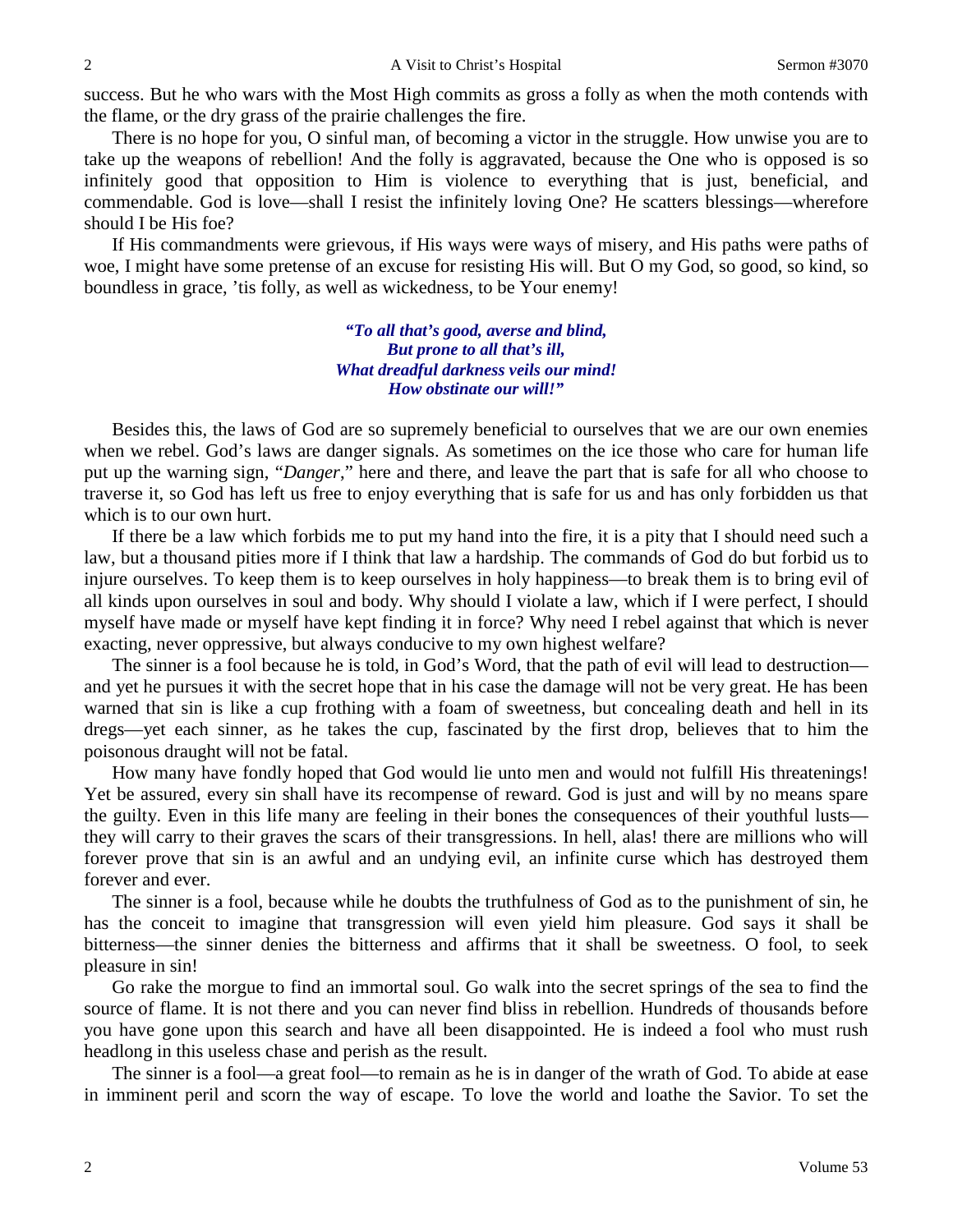present fleeting life above the eternal future. To choose the sand of the desert and forego the jewels of heaven—all this is folly in the highest conceivable degree.

Though all sinners are fools, yet there are fools of all sorts. Some are learned fools. Unconverted men, whatever they know, are only educated fools. Between the ignorant man who cannot read a letter and the learned man who is apt in all knowledge, there is small difference if they are both ignorant of Christ.

Indeed, the scholar's folly is, in this case, the greater of the two. The learned fool generally proves himself the worst of fools, for he invents theories which would be ridiculed if they could be understood—and he brings forth speculations which, if judged by common sense and men were not turned into idiotic worshippers of imaginary authority, would be scouted from the universe with a hiss of derision. There are fools in colleges and fools in cottages.

There are also reckless fools and reckoning fools. Some sin with both hands greedily. "A short life and a merry one," is their motto—while the so-called "prudent" fools live more slowly, but still live not for God. These last, with hungry greed for wealth, will often hoard up gold as if it were true treasure and as if anything worth the retaining were to be found beneath the moon. Your "prudent" "respectable*"*  sinner will find himself just as much lost as your reckless prodigal. They must all alike seek and find the Savior or be guilty of gross folly.

So, alas! there are old fools as well as young ones. There are those who, after an experience of sin, burn their fingers at it still. The burnt child dreads the fire, but the burnt sinner lovingly plays with his sin again. Hoar hairs ought to be a crown of glory, but too often they are fool's caps. There are young sinners who waste the prime of life when the dew is on their spirit and neglect to give their strength to God—and so miss the early joy of religion, which is the sweetest, and makes all the rest of life sweeter—these are fools. But what is he who has one foot hanging over the mouth of hell and yet continues without God and without Christ, a trifler with eternity?

I have spoken thus upon the name of those who enter God's Hospital. Permit me to add that all who go there, and are cured, agree that this name is correct. Saved souls are made to feel that they are naturally fools, and indeed, it is one stage in the cure when men are able to spell their own name and when they are willing to write it in capital letters and say, "That is mine! If there is no other man in this world who is a fool, I am. I have played the fool before the living God."

This confession is true, for what madness it is to play the fool before the Eternal One with your own soul as the subject of the foolery. When men make sport, they generally do it with trifling things. A man who plays the fool, and puts on a cap and bells, is wise in comparison with him who sports with his God, his soul, heaven, and eternity. This is folly beyond all folly.

Yet the sinner, when he is taken into God's Hospital, will be made to feel that he has been such a fool and that his folly is folly with emphasis. He will confers that Christ must be made unto him wisdom, for he himself by nature was born a fool, has lived a fool, and will die a fool, unless the infinite mercy of God shall interpose.

**II.** Now, for a minute or two, let us notice THE CAUSE OF THEIR PAINS AND AFFLICTIONS. "Fools because of their transgression, and because of their iniquities, are afflicted."

The physician usually tries to find out the root and cause of the disease he has to deal with. Now, those souls that are brought into grief for sin, those who are smarting through the providential dealings of God, through the striking of conscience, or the smiting of the Holy Spirit, are here taught that *the source of their sorrow is their sin.* 

These sins are mentioned in the text in the plural—"Fools because of their transgression, and because of their iniquities." How many have our sins been? Who shall count them? Let him count the hairs of his head first. Sins are various and are therefore called "transgressions and iniquities." We do not all sin alike, nor does any one man sin alike at all times. We commit sins of word, thought, deed, against God, against men, against our bodies, against our souls, against the Gospel, against the law,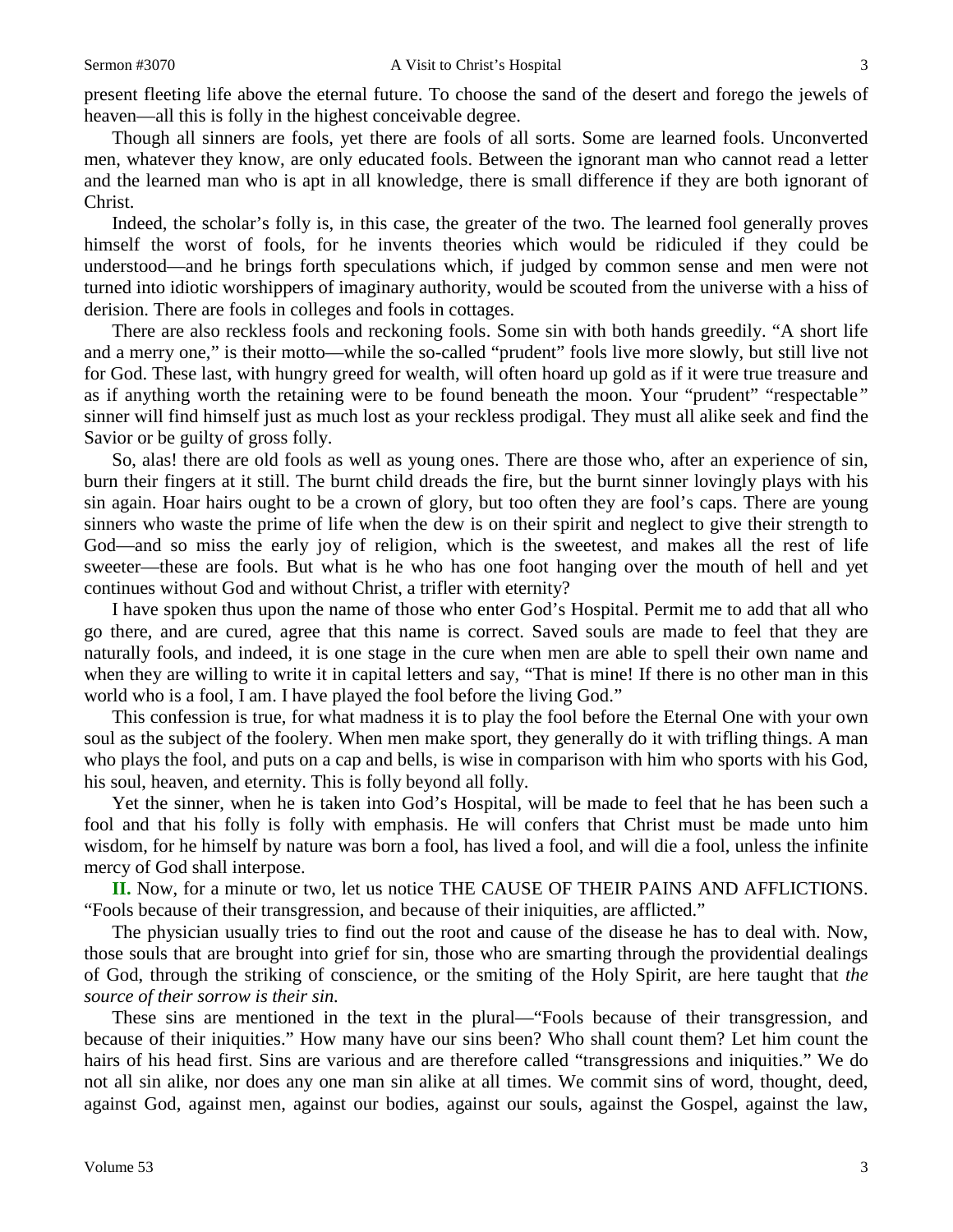against the week-day duties, against the Sabbath privileges—sins of all sorts and these all lie at the root of our sorrows.

Our sins also are aggravated. Not content with transgression, we have added iniquities to it. No one is more greedy than a sinner, but he is greedy after his own destruction. He is never content with revolting—he must rebel yet more and more. As when a stone is rolled downhill, its pace is accelerated the further it goes, so is it with the sinner—he goes from bad to worse.

Perhaps I speak to some who have lately come into God's Hospital. I will suppose a case. You are poor, very poor, but your poverty is the fruit of your profligate habits. Poverty is often directly traceable to drunkenness, laziness, or dishonesty. All poverty does not come from these sources. Blessed be God, there are thousands of the poor who are the excellent of the earth—and a great many of them are serving God right nobly. But I am now speaking of certain cases and probably you know of such yourselves, where, because of their transgression and iniquities, men are brought to want.

There will come to me, sometimes, a person who was in good circumstances a few years ago, who is now without anything but the clothes he tries to stand upright in, and his wretchedness is entirely owing to his playing the prodigal. He is one of those whom I trust God may yet take into His Hospital.

At times, the disease breaks out in another sort of misery. Some sins bring into the flesh itself pains which are anticipatory of hell—yet even these persons may be taken into the Hospital of God, though they are afflicted to their shame through gross transgression. Oh, how many there are in this great city of London, of men and women who dare not tell their condition, but whose story is a terrible one indeed, as God reads it! Oh, that He may have pity upon them and take them into His lazar-house and heal them through His abundant grace!

In more numerous cases, the misery brought by sin is mental. Many are brought very low by sin even to despair. Conscience pricks them. Fears of death and hell haunt them. I remember well when I was in this way myself. When I, poor fool, because of my transgression and my iniquities, was sorely bowed in spirit.

By day, I thought of the punishment of my sin. By night, I dreamed of it. I woke in the morning with a burden on my heart—a burden which I could neither carry nor shake off—and sin was at the bottom of my sorrow. My sin, my sin, my sin—this was my constant plague. I was in my youth and in the heyday of my spirit. I had all earthly comforts and I had friends to cheer me, but they were all as nothing.

I would seek solitary places to search the Scriptures and to read such books as Baxter's *Call to the Unconverted* and *Alleine's Alarm*, feeling my soul plowed more and more, as though the law, with its ten great black horses, was dragging the plow up and down my soul, breaking, crushing, furrowing my heart—and all for sin.

Let me tell you, though we read of the cruelties of the Inquisition and the sufferings which the martyrs have borne from cruel men—no racks, nor fire pans, nor other instruments of torture can make a man so wretched as his own conscience when he is stretched upon its rack.

Here then, we see both the fools and the cause of their disease.

# **III.** Now let us notice THE PROGRESS OF THE DISEASE.

It is said that "their soul abhorreth all manner of meat," like persons who have lost their appetite and can eat nothing—"and they draw near unto the gates of death"—they are given over and nearly dead.

These words may reach some whose disease of sin has developed itself into fearful sorrow, so that they are near unable to find comfort in anything. You used to enjoy the theater—you went lately, but you were wretched there. You used to be a wit in society and set the table on a roar with your jokes—but you cannot joke now.

They say you are melancholy, but you know what they do not know, for a secret arrow rankles in your bosom. You go to a place of worship, but you find no comfort even there. The manner of meat that is served to God's saints is not suitable to you. You cry, "Alas, I am not worthy of it!" Whenever you hear a sermon thundering against the ungodly, you feel, "Ah, that is for me." But when it comes to, "Comfort ye, comfort ye my people," you conclude, "Ah, that is not for me!"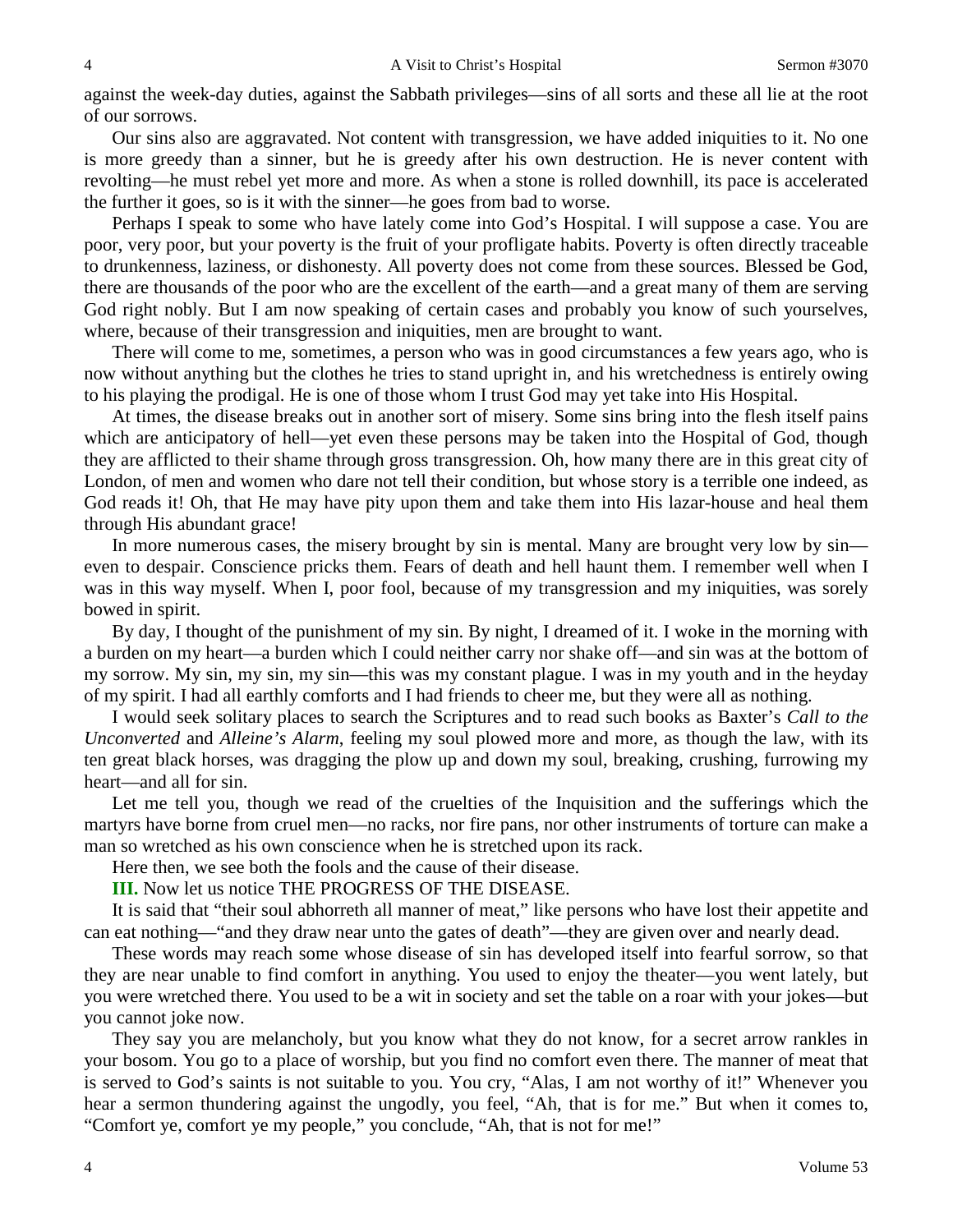#### Sermon #3070 **A** Visit to Christ's Hospital 5

Even if it be an invitation to the sinner, you say, "But I do not feel myself a sinner. I am not such an one as may come to Christ. Surely I am a castaway." Your soul abhors all manner of meat, even that out of God's kitchen. Not only are you dissatisfied with the world's dainties, but the marrow and fatness of Christ Himself you cannot relish. Many of us have been in this way before you.

The text adds, "They draw near unto the gates of death." The soul is exceedingly sorrowful, even unto death, and feels that it cannot bear up much longer. I remember once, in the bitterness of my spirit, using those words of Job, "My soul chooseth strangling, and death rather than my life," for the wretchedness of a sin-burdened soul is intolerable. All do not suffer like strong convictions but in some, it bows the spirit almost to the grave.

Perhaps, my friend, you see no hope whatever. You are ready to say, "There cannot be any hope for me. I have made a covenant with death and a league with hell. I am past hope. There were, years ago, opportunities for me, and I was near the kingdom, but like the man who put his hand to the plough and then looked back, I have proved myself unworthy of eternal life."

Troubled heart, I am sent with a message for you—"Thus saith the LORD, your covenant with death shall be disannulled, and your league with hell shall not stand. The prey shall be taken from the mighty, and the lawful captive shall be delivered." You may abhor the very meat that would restore you to strength, but He who understands the human heart knows how to give you better tastes and cure these evil whims.

He knows how to bring you up from the gates of death to the gates of heaven. Thus we see how terribly the mischief progresses.

> *"Our beauty and our strength are fled, And we draw near to death, But Christ the Lord recalls the dead With His almighty breath."*

**IV.** And now the disease takes a turn. Our fourth point is THE INTERPOSITION OF THE PHYSICIAN.

"Then they cry unto the LORD in their trouble, and he saveth them out of their distresses. He sent his word, and healed them, and delivered them from their destructions."

The Good Physician is the true Healer. *Observe when the Physician comes in*—when "they cry unto the LORD in their trouble." When they cry, the Physician has come. I will not say that He has come because they cry, though that would be true—but there is deeper truth still—they cried because He came. For whenever a soul truly cries unto God, God has already blessed it by enabling it to cry.

You would never have begun to pray if the Lord had not taught you. God is visiting a soul and healing it when it has enough faith in God to cast itself, with a cry, upon His mercy. I cannot hope that there is a work of grace in you until I know that you pray. Ananias would not have believed that Paul was converted had it not been said, "Behold he prayeth!"

Note the kind of prayer here. It was not taken out of a book and it was not a fine prayer in language, whether extempore or composed—it was *a cry*. You do not need to teach your children how to cry—it is the first thing a new-born child does. It needs no schoolmaster to teach it that art. Our School Boards have a great deal to teach the children of London, but they need never have a department for instruction in crying.

A spiritual cry is the call of the new-born nature expressing conscious need*.* "How shall I pray?" says one. Pour your heart out, brother. Turn the vessel upside down and let the contents run out to the last dreg as best they can. "But I cannot pray," says one. Tell the Lord you cannot pray and ask Him to help you pray and you have already prayed. "Oh, but I don't feel as I should!" Then confess to the Lord your sinful insensibility and ask Him to make your heart tender, and you are already in a measure softened.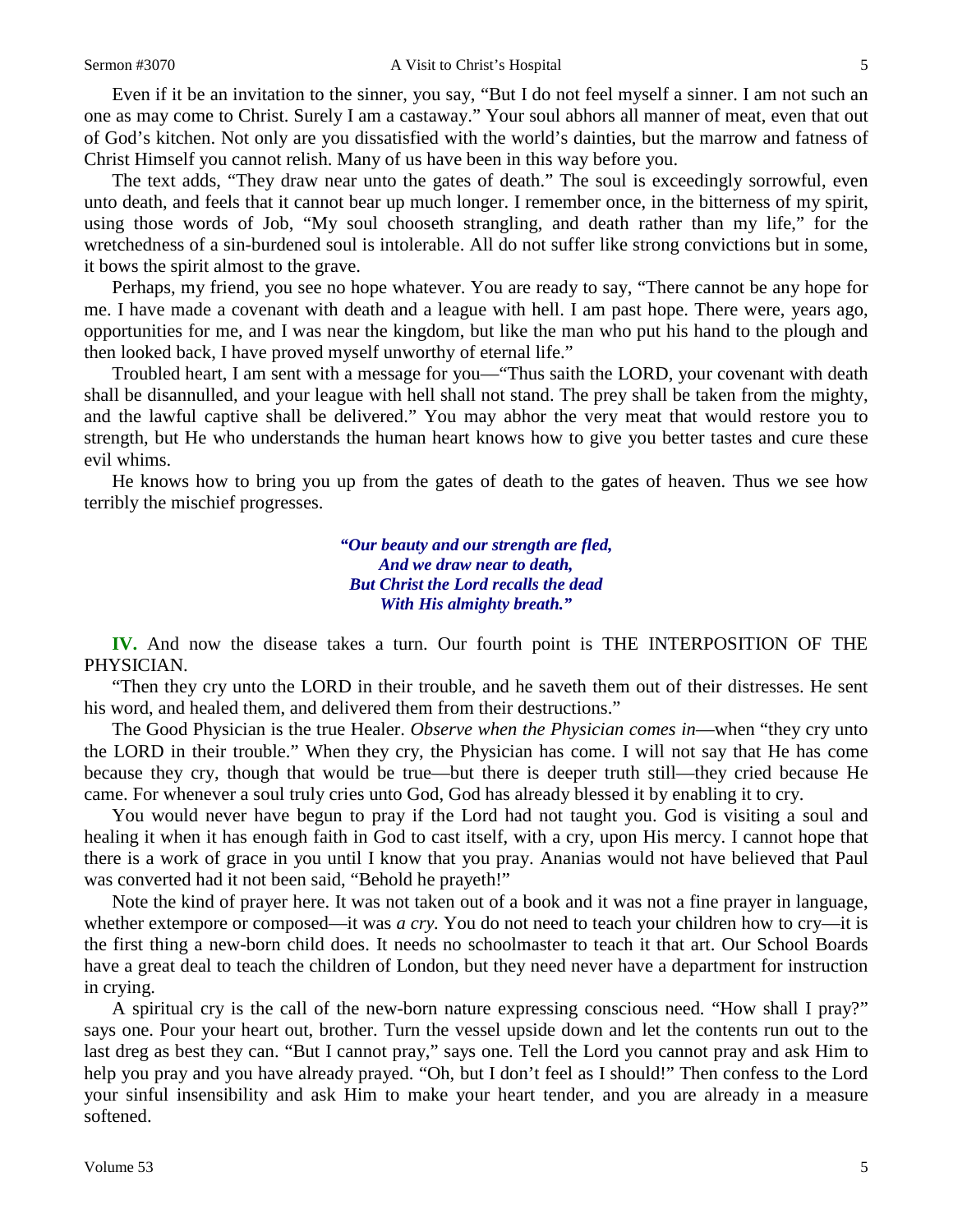Those who say, "We don't feel as we should," are very often those who feel the most. Whether it is so or not, cry. If you are a sin-sick soul, you can do nothing towards your own healing but this—you can cry. He who hears your cries will know what they mean.

When the surgeon goes to the battlefield after a conflict, he is guided to his compassionate work by the groans of the wounded. When he hears a soldier's cry, he does not inquire, "Was that a Frenchman or a German, and what does he mean?" A cry is good French and excellent German too. It is part of the universal tongue. The surgeon understands it and looks for the sick man. And whatever language you use, O sinner, uncouth or refined, if it be the language of your heart, God understands you without an interpreter.

Note well that as we have seen when the Physician interposed, we shall see next *what He did.* He saved them out of their distresses, healed them, and delivered them from their destructions. Oh, the infinite mercy of God! He reveals to the heart pardon for all sin and by His Holy Spirit's power, removes all our weaknesses.

I tell you, soul, though you are at death's door this moment, God can even now gloriously deliver you. It would be a wonder if your poor burdened spirit should, within this hour, leap for joy and yet, if the Lord shall visit you in mercy, you will do so. I fall back upon my own recollection. My escape from despondency was instantaneous. I did but believe Jesus Christ's word, and rest upon His sacrifice, and the night of my heart was over—the darkness had passed and the true light had shone.

In some parts of the world there are not long twilights before the break of day—the sun leaps up in a moment. The darkness flies and the light reigns—so it is with many of the Lord's redeemed. As in a moment, their ashes are exchanged for beauty and their spirit of heaviness for the garment of praise. Faith is the great transformer.

Will you cast yourself, now, whether you shall live or die, upon the precious blood and merits of Jesus Christ the Savior? Will you come and rest your soul upon the Son of God? As you do so, you are saved. Your sins, which are many, are now forgiven you. As of old the Egyptians were drowned in a moment in the Red Sea, and the depths had covered them so that there was not one of them left.

So the moment you believe, you have lifted a mightier rod than that of Moses, and the sea of the atoning blood, in the fullness of its strength, has gone over the heads of all your enemies—your sins are drowned in Jesu's blood. Oh, what joy is this when, in answer to a cry, God delivers us from our present distresses and our threatened future destructions!

*But how is this effected?* The psalmist says, "He sent his word, and healed them." "*His word.*" How God enables language when He uses it! That word "*word*" is lifted up in Scripture into the foremost place and put on a level with the Godhead. "THE WORD." It indicates a God-like personage, for "in the beginning was the Word." Nay, it denotes God Himself, for "the Word was God."

Our hope is the Word—the incarnate *Logos,* the eternal Word. In some respects, our salvation comes to us entirely through the sending of that Word to be made flesh and to dwell among us. He is our saving health—by His stripes we are healed. But here the expression is best understood of the Gospel, which is the Word of God.

Often the reading of the Scriptures proves the means of healing troubled souls or else that same Word is made effectual when spoken from a loving heart with a living lip. What might there is in the plain preaching of the Gospel! No power in all the world can match it.

They tell us nowadays that the nation will go over to Rome and the Gospel candle will be blown out. I am not a believer in these alarming prophecies. I neither believe in the battle of Dorking, nor in the victory of Pius the Ninth. Leave us our Bibles, our pulpits, and our God, and we shall win the victory yet.

Oh, if all ministers preached the Gospel plainly, without aiming at rhetoric and high flights of oratory, what great triumphs would follow! How sharp would the Gospel sword prove itself to be if men would but pull it out of those fine ornamental, but useless scabbards! When the Lord enables His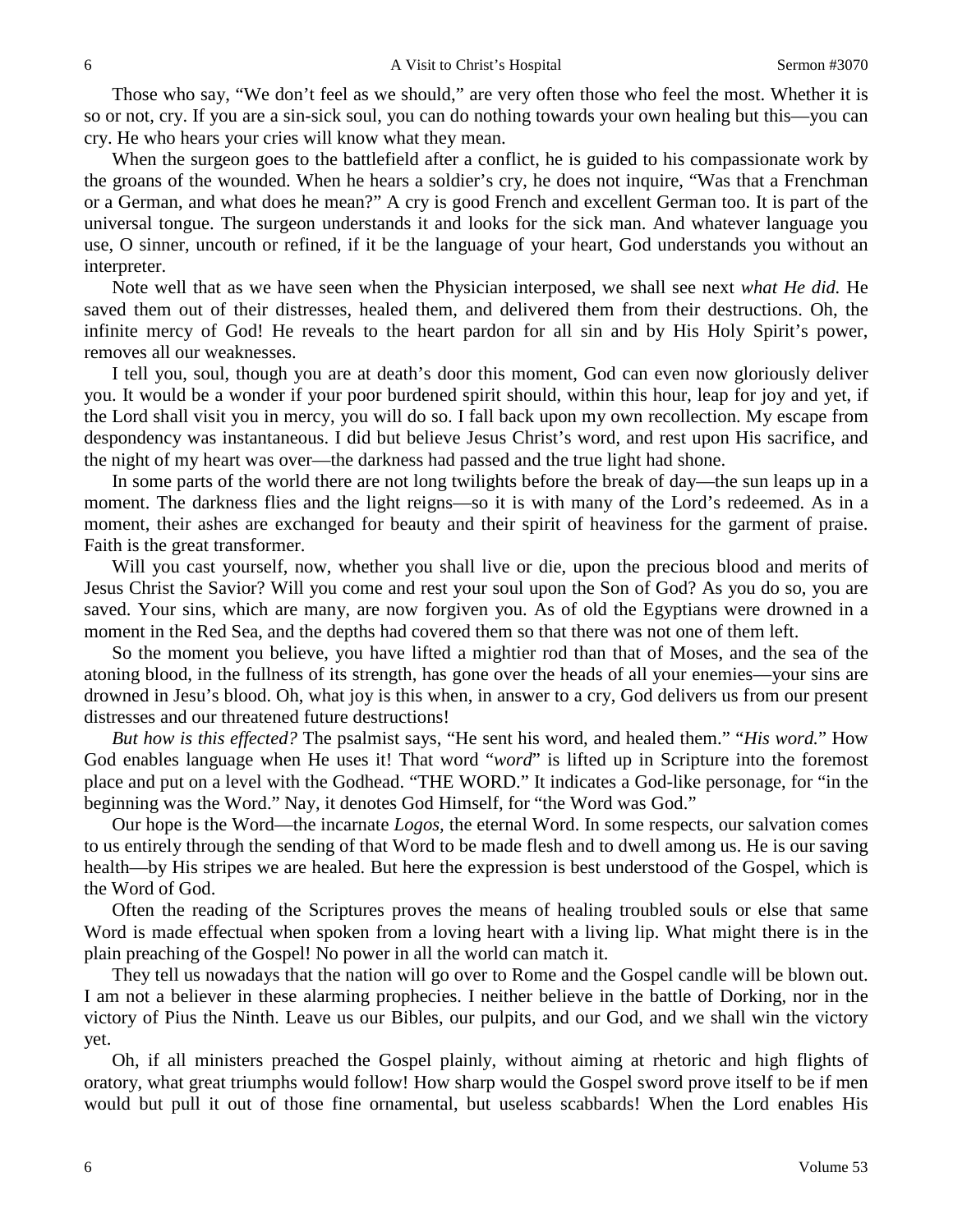servants to put plain Gospel truth into language that will strike and stick, be understood and retained, it heals sick souls that otherwise might have lain fainting long.

Still, the Word of God in the Bible and the Word of God preached cannot heal the soul unless God shall *send it* in the most emphatic sense. "*He sent* his word." When the eternal Spirit brings home the Word with power, what a Word it is! Then the miracles of grace wrought within us are such as to astonish friends and confound foes. May the Lord, even now, send his Word, to each sinner and it will be his salvation. "Hear, and your soul shall live." "Faith cometh by hearing, and hearing by the word of God." And faith brings with it all that the soul requires. When we have faith, we are linked with Christ and so our salvation is ensured.

**V.** That brings us to the last point—THE CONSEQUENT CONDUCT OF THOSE WHO WERE HEALED.

First, *they praised God for His goodness.* What rare praise a soul offers when it is brought out of prison. The sweetest music ever heard on earth is found in those new songs which celebrate our recent deliverance from the horrible pit and the miry clay. Did you ever keep a sparrow in a cage and then think that it was cruel to rob it of its liberty? Did you take it out into the garden and open the cage door? Oh! but if you could have heard it sing when it had escaped from the cage where it had been so long, you would have heard the best linnet music in all the woods.

When a poor soul breaks forth from the dungeon of despair, set free by God, what songs it pours forth! God loves to hear such music. Remember that ancient Word of His, "I remember thee, the kindness of thy youth, the love of thine espousals, when thou wentest after me in the wilderness." God loves the warm-hearted praises of newly-emancipated souls and He will get some out of you, dear friend, if you are set free at this hour.

Notice that these healed ones praised God especially *for His goodness.* It was great goodness that such as they were should be saved. So near death's door and yet saved! They wondered at His mercy and sang of "His wonderful works to the children of men." It is wonderful that such as we were should be redeemed from our iniquities, but our Redeemer's name is called Wonderful, and He delights in showing forth the riches of His grace.

Observe that in their praises they ascribe all to God—*they praise Him for His wonderful work.*  Salvation is God's work, from beginning to end. Their song is, moreover, comprehensive, and they adore the Lord for His love to others as well as to themselves—they praise Him "for his wonderful works to the children of men."

Forget not that *they added to this praise sacrifice. "*Let them sacrifice the sacrifices of thanksgiving." What shall be the sacrifices of a sinner delivered from going down into the Pit? Shall he bring a bullock that has horns and hoofs? Nay, let him bring his heart. Let him offer himself, his time, his talents, his body, his soul, his substance. Let him exclaim, "Let my Lord take all, seeing that He has saved my soul."

Will you not lay yourselves out for Him who laid Himself out for you? If He has bought you with such a price, confess that you are altogether His. Of your substance give to His cause as He prospers you. Prove that you are really His by your generosity towards His church and His poor.

In addition to sacrifice, the healed ones began to offer songs, for it was to be a "*sacrifice of thanksgiving.*" May those of you who are pardoned sing more than is customary nowadays. May we, each one of us, who have been delivered from going down to the pit, enter into the choir of God's praising ones—vocally singing as often as we can—and in our hearts always chanting His praise!

Once more, the grateful ones were to add to their gifts and psalms*, a declaration of joy* at what God had done for them. "Let them declare his works with rejoicing." You who are pardoned should tell the church of the Lord's mercy to you. Let His people know that God is discovering His hidden ones. Come and tell the minister. Nothing gladdens him so much as to know that souls are brought to Jesus by his means. This is our reward. You are our crown of rejoicing, you saved ones.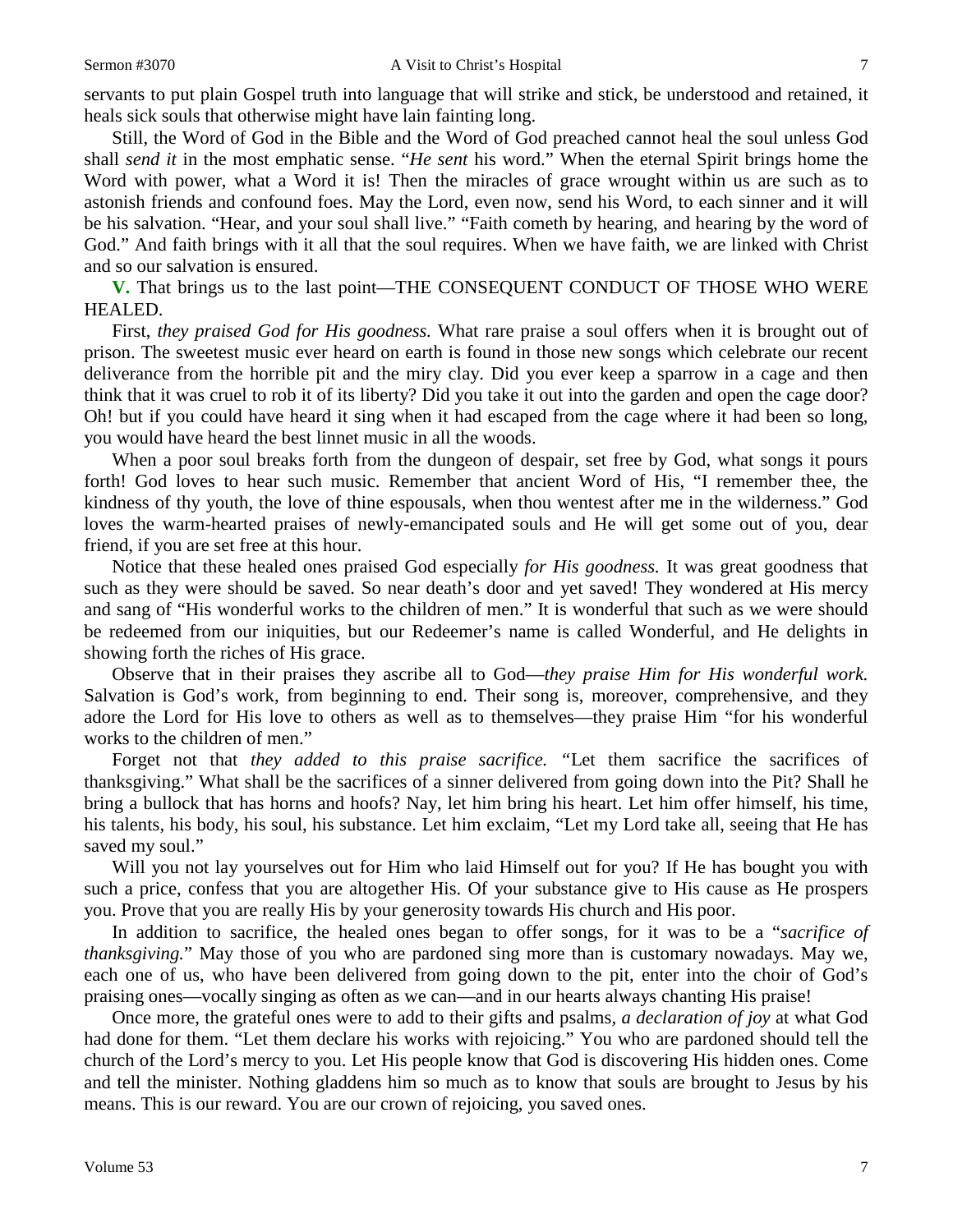I can truly say that I never have such joy as when I receive letters from persons, or hear from them personally the good news, "I heard you on such and such a night and found peace." Or "I read your sermon and God blessed it to my soul." There is not a true minister of Christ but would willingly lay himself down to die if he could thereby see multitudes saved from eternal wrath. We live for this. If we miss this, our life is a failure. What is the use of a minister unless he brings souls to God? For this we would yearn over you and draw near unto God in secret, that He would be pleased in mercy to deliver you.

But surely, if you are converted, you should not conceal the fact. It is an unkind action for any person who has received life from the dead, through any instrumentality, to deny the worker the consolation of hearing that he has been made useful—for the servant of God has many discouragements and he is himself readily cast down, and the gratitude of those who are saved is one of the appointed cordials for his heavy heart. There is no refreshment like it.

May God grant you grace to declare His love, for our sake, for the church's sake, and indeed for the world's sake. Let the sinner know that you have found mercy—perhaps it will induce him also to seek salvation. Many a physician has gained his practice by one patient telling others of his cure. Tell your neighbors that you have been to the Hospital of Jesus and been restored, though you hated all manner of meat and drew near to the gates of death. And maybe a poor soul in the same condition as yourself will say, "This is a message from God to me."

Above all, publish abroad the Lord's goodness, for Jesus' sake. He deserves your honor. Will you receive His blessing and then, like the nine lepers, give Him no praise? Will you be like the woman in the crowd who was healed by touching the hem of His garment and then would fain have slipped away? If so, I pray that the Master may say, "Somebody hath touched me," and may you be compelled to tell us all the truth and say, "I was sore sick in soul, but I touched You, O my blessed Lord, and I am saved, and to the praise of the glory of Your grace I will tell it! I will tell it though devils should hear me. I will tell it and make the world ring with it, according to my ability, to the praise and glory of Your saving grace."

# **EXPOSITION BY C. H. SPURGEON**

### *PSALM 107:1-22*

## **Verse 1.** *O give thanks unto the LORD, for he is good: for his mercy endureth for ever.*

In the heading of this Psalm we are reminded that the psalmist here exhorts the redeemed, in praising God, to observe His manifold providence over travelers, prisoners, sick men, seamen, "and in divers varieties of life." But inasmuch as the exhortation is specially addressed to the redeemed of the Lord, I shall endeavor to cast the red ray of redemption over it, and to explain these various circumstances as relating to the spiritual experience of God's people, and to their deliverance out of divers perils to which their souls are exposed.

"O give thanks unto the LORD." This seems to imply that we are so slow to praise God that we have to be stirred up to this sacred duty. This exhortation looks as if we needed to be entreated to give thanks unto the Lord. Yet this ought not to be an uncongenial or disagreeable task. It ought to be our pleasure to praise the Lord. We should be eager to do it and yet it is to be feared that we are often silent when we ought to be giving thanks unto His holy name.

"O give thanks unto the LORD, for he is good." Whether you give Him your praises, or—

*"Let His mercies lie Forgotten in unthankfulness, And without praises die,"—*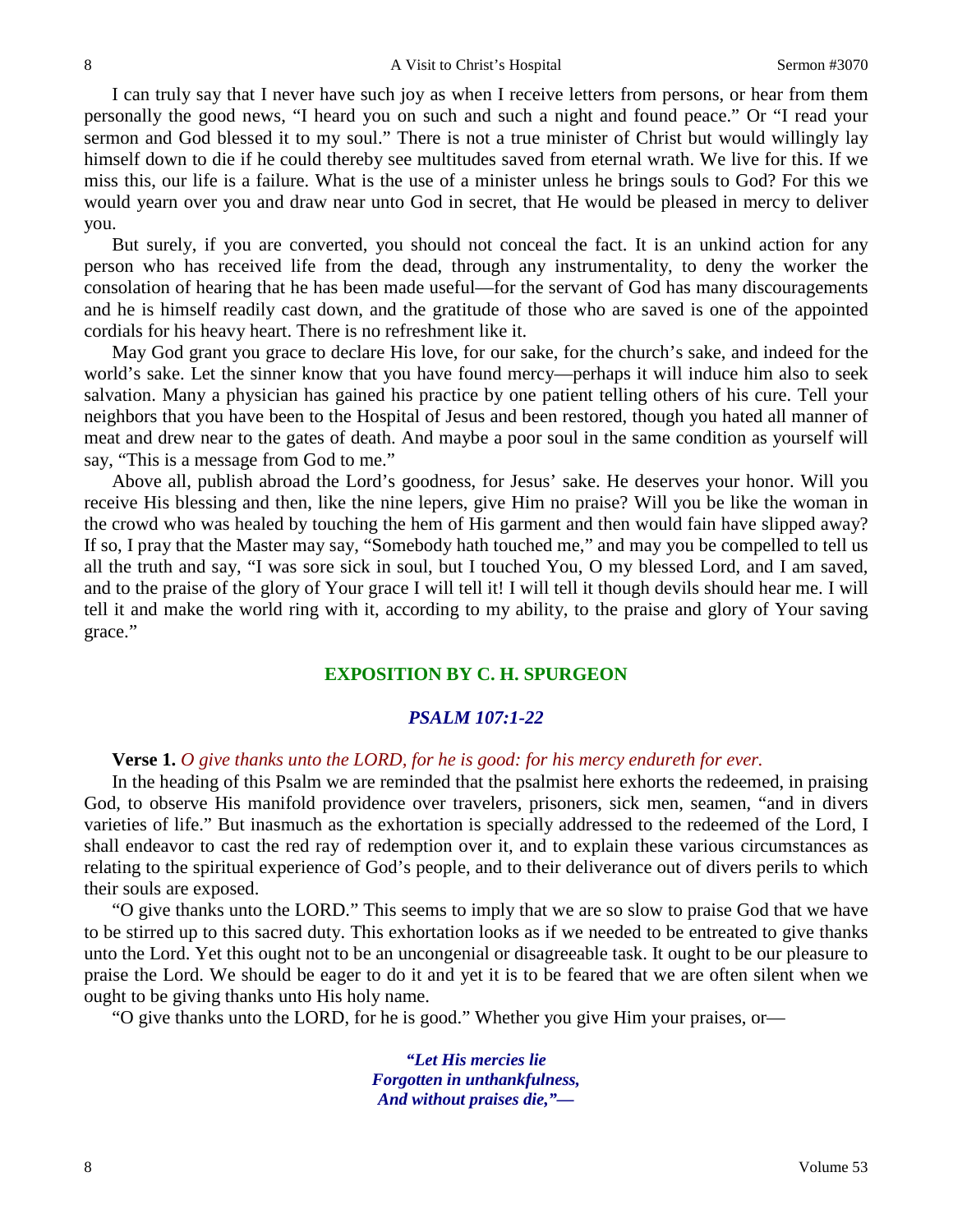He deserves them, "for he is good: for his mercy endureth forever."

**2-3.** *Let the redeemed of the LORD say so, whom he hath redeemed from the hand of the enemy; and gathered them out of the lands from the east, and from the west, from the north, and from the south.*

Whenever God's people are redeemed from the hand of the enemy, and gathered unto Himself, it is always by His grace and power. They are not only gathered to Him, but they are gathered by Him and therefore let them all praise His holy name.

**4.** *They wandered in the wilderness in a solitary way; they found no city to dwell in.*

This is the experience of all God's redeemed and gathered ones—they were, at one time, all lost and wandering to and fro in the wilderness—as God's ancient people did.

**5-6***. Hungry, and thirsty, their soul fainted in them. Then they cried unto the LORD in their trouble, and He delivered them out of their distresses.*

This is the point to which a true spiritual experience sooner or later brings all God's elect ones. They cry unto the LORD in their trouble. The end, the design of their trouble is that they may cry unto Him. And when they do so, it is absolutely certain that they shall be delivered out of their distresses.

**7-11.** *And he led them forth by the right way, that they might go to a city of habitation. Oh that men would praise the LORD for his goodness, and for his wonderful works to the children of men! For he satisfieth the longing soul, and filleth the hungry soul with goodness. Such as sit in darkness and in the shadow of death, being bound in affliction and iron; because they rebelled against the words of God, and contemned the counsel of the most High:*

All God's people, all His redeemed have been made to feel, in a greater or lesser degree, the agony of their spiritual bondage. They have been like captives sitting in darkness, dreading death, realizing that they are utterly unable to deliver themselves. They have been rebellious against the words of God, and have despised His counsel, so that it is absolutely necessary that they should be brought to their right position and be made to kneel before the Lord in true humility of heart.

**12-16.** *Therefore he brought down their heart with labour; they fell down, and there was none to help. Then they cried unto the LORD in their trouble, and he saved them out of their distresses. He brought them out of darkness and the shadow of death, and brake their bands in sunder. Oh that men would praise the LORD for his goodness, and for his wonderful works to the children of men! For he hath broken the gates of brass, and cut the bars of iron in sunder.*

Is any child of God thus shut up in the dark? Those of you who have ever been lost in a London fog know what a depression of spirit it brings upon you while you are in the impenetrable darkness, out of which you cannot see any way of escape. All that you can do is to stand still and cry out for help. Well, try what crying to God will do for you in your spiritual depression. Your spirit is cast down into the very deeps—then, out of the depths cry unto the LORD as Jonah did. Rest in Him. Trust in Him, and see whether He will not bring you up into the light of His countenance.

**17-18.** *Fools because of their transgression, and because of their iniquities, are afflicted. Their soul abhorreth all manner of meat; and they draw near unto the gates of death.*

All God's redeemed people have suffered from soul-sickness and some of them have suffered from it so acutely that they have lost all appetite for spiritual comfort. "Their soul abhorreth all manner of meat." They cannot bear the sight or the thought of it. A man in this condition says, "Do not bring me any food. I loathe it." The very nourishment that might have restored him, he rejects because of the nausea which soul-sickness brings.

**19-20.** *Then they cry unto the LORD in their trouble, and he saveth them out of their distresses. He sent his word, and healed them, and delivered them from their destructions.*

He healed them with his Word. And there is a specific, in God's Word, for every form of spiritual malady. What we need to know is where the particular remedy for our special form of soul-sickness is to be found—and this the Holy Spirit will teach us if we will but ask Him.

**21-22.** *Oh that men would praise the LORD for his goodness, and for his wonderful works to the children of men! And let them sacrifice the sacrifices of thanksgiving, and declare his works with*